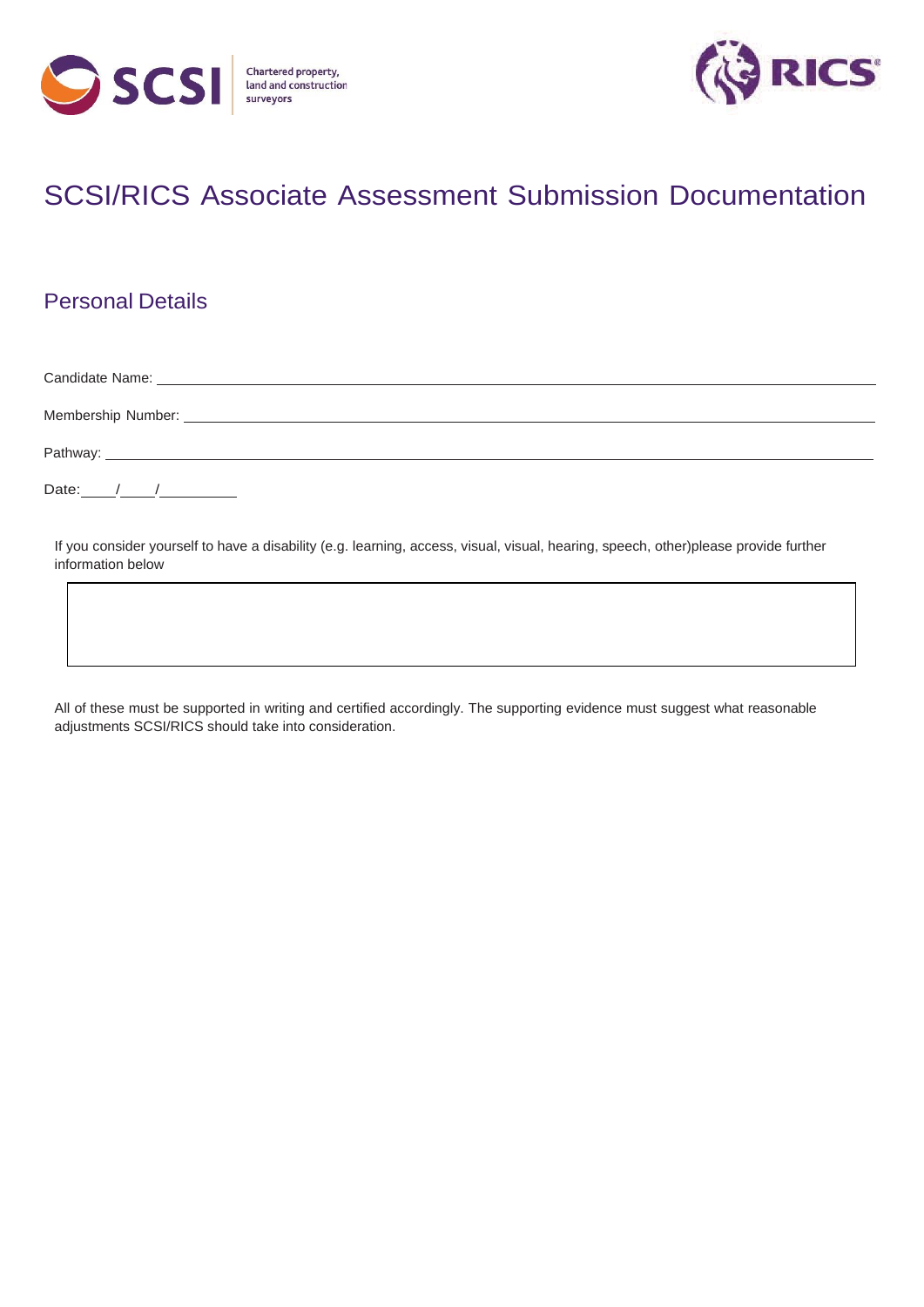## **Contents**

Associate Getting Started

- Template 1 Candidate details and Checklist
- Template 2 Summary of Experience Mandatory Competencies
- Template 3 Summary of Experience Technical Competencies/Supervisory Competencies
- Template 4 Case Study
- Template 5 Professional Development Record
- Template 6 Associate Declaration

#### **For Referred Candidate ONLY**

Template 7 - Associate Referral Report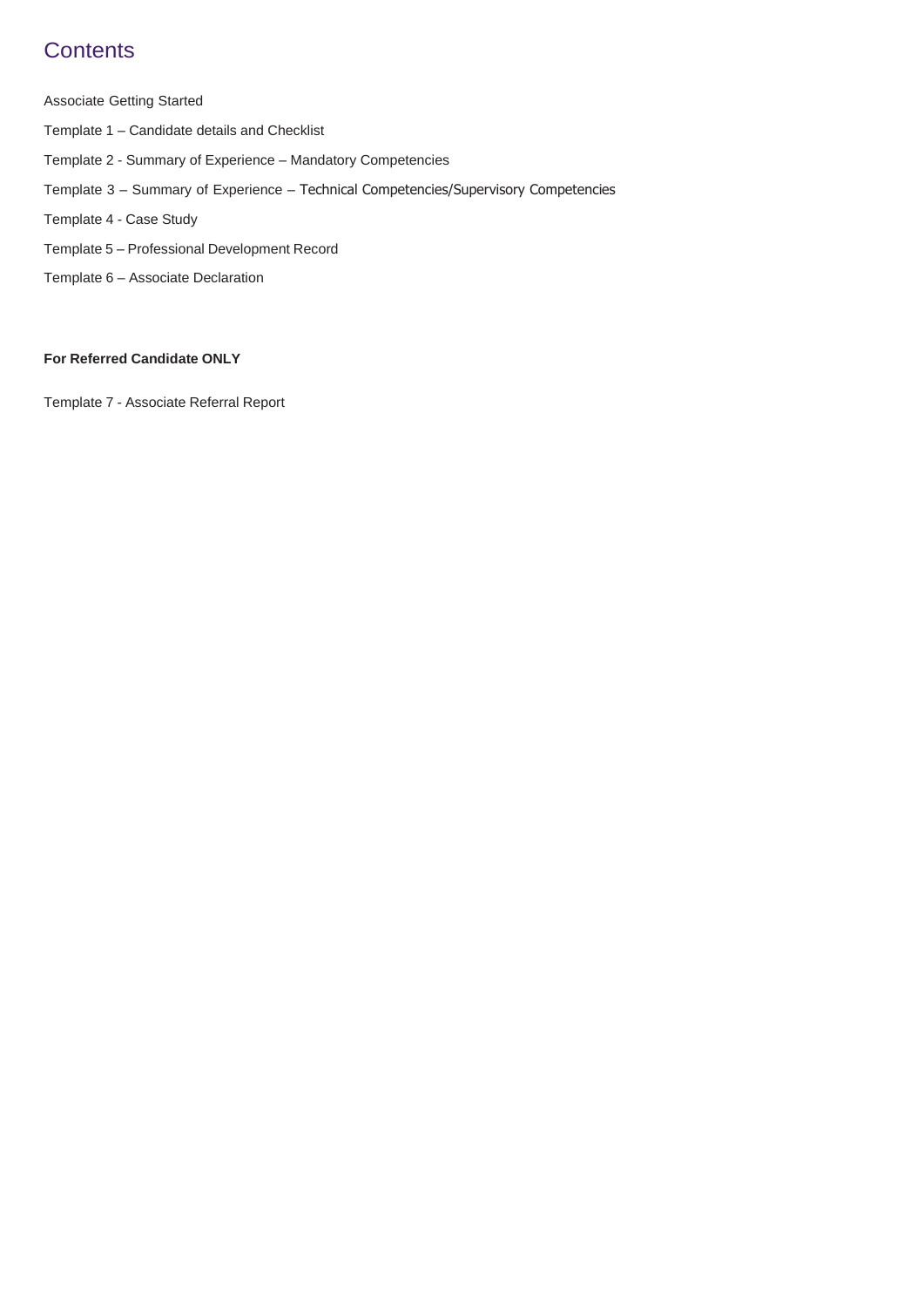## Associate Getting Started

Membership of SCSI/RICS gives you a genuine competitive advantage in your career and is highly regarded by employers and clients around the globe. Becoming an SCSI/RICS Associate (AssocSCSI/AssocRICS) provides the opportunity, if you have relevant work experience or qualifications (or a combination of the two), to enhance your status and gain the recognition you deserve.

**This documentation must be completed with reference to the Associate Assessment Candidate Guide and your relevant pathway guide.**

## **Introduction**

For the Associate Assessment, you are required to complete all the relevant templates within the Associate Submission document to demonstrate your competence for your specific role. You must submit the whole document electronically in a PDF format.

You must provide the following written evidence:

- Summary of experience against required competencies for your chosen pathway
- Case study
- Continuing professional development

This document provides the templates you need to complete to provide the assessor with the information, evidence and documents they need to assess you.

### Submission templates

This submission document must be completed by all Associate candidates; it is made up of 7 templates. The purpose of each template is outlined below:

### Candidate details and checklist

**Purpose** - to supply basic information about you and to ensure you include all the relevant documents for your Associate Assessment.

**Summary of Experience** - Mandatory competencies

**Purpose** - to confirm you have achieved the defined level of mandatory competencies for your chosen pathway. (1000 words in total) You are not required to write Conduct rules, ethics and professional practice because you will demonstrate this by completing the ethics module and test.

#### **Summary of Experience** - Technical/Supervisory competencies

**Purpose** – to provide a record of the experience you have gained in relation to SIX technical competencies for your chosen pathway. (2000 words in total). If you have 10 years or more relevant experience then you have the option to replace two of the technical competencies with two of the supervisor competencies to reflect the fact you have moved to a more management-focused position. Refer to your pathway guide for further details.

### Case Study

**Purpose** – to illustrate your level of professional practice. The focus of the case study must be on one recent project that enables you to show what involvement you have had in the project, what support you provided and what decisions you took and why. The project you choose should allow you to demonstrate at least TWO technical competencies. (2,500 words in total)

You may attach supporting documents to your case study such as illustrations, calculations or plans.

### Professional Development Record

**Purpose** - to capture all your professional development you have completed over the past 12 months. (A minimum of 48 hours). If you are a referred candidate this will need to be updated to reflect the professional development you have completed since your last assessment this should be 4 hours per month since you last took the assessment.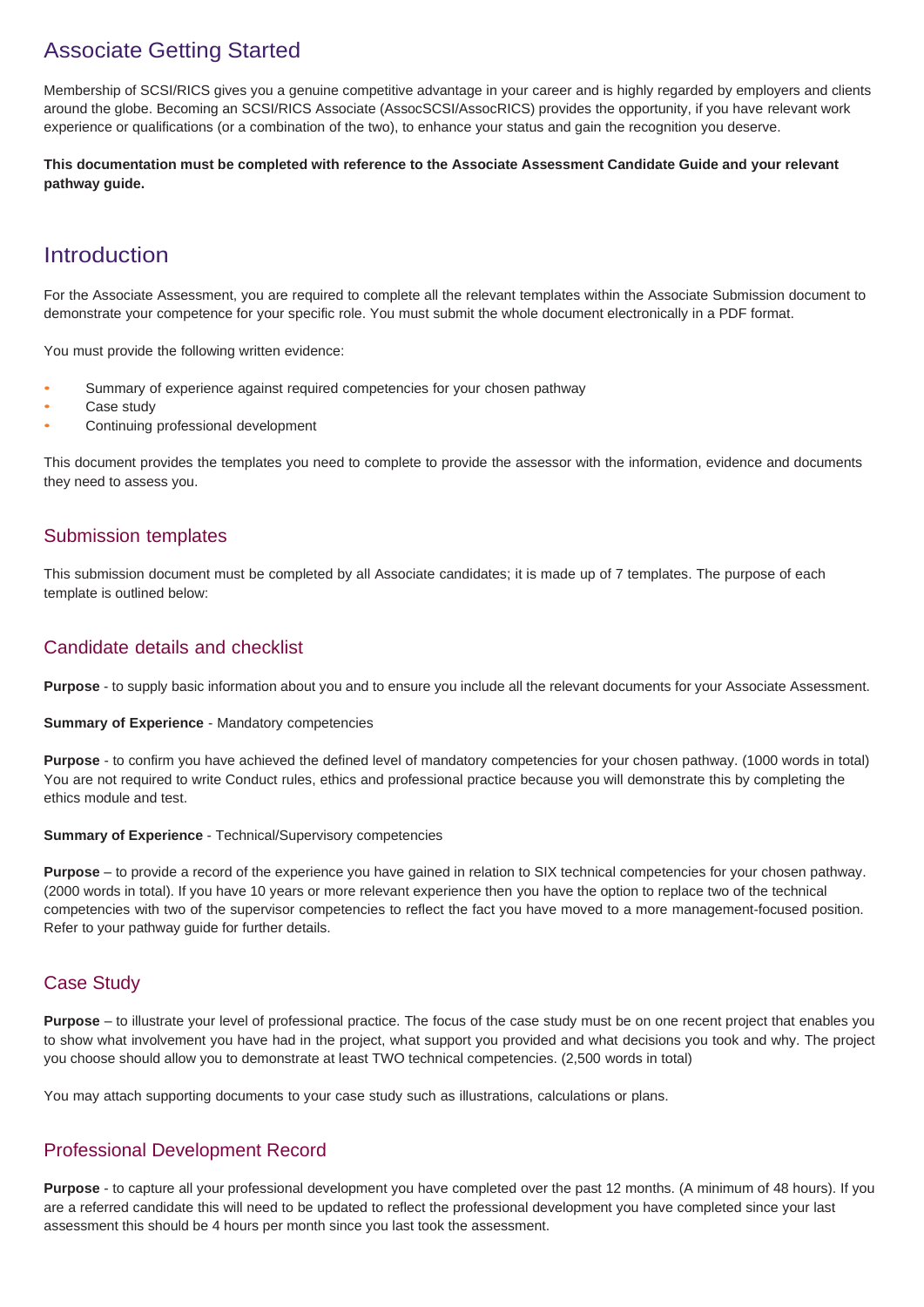### Associate Declaration

**Purpose** – to confirm you and your counsellor have read, agreed and signed the Associate Declaration.

#### **For Referred Candidates ONLY**

#### **Associate Referral Report**

**Purpose** – to confirm you have attached a copy of your Associate Referral Report, this is so the Associate Assessors can see the areas that you were told to develop further in your previous assessment.

Please note if you are submitting within 12 months of your last assessment then you only need to amend the competencies you were referred on.

Please ensure you follow the instructions in each section and do not exceed the word count given as this may result in your **submission being returned. Please do not include the Associate Getting Started section within your submission.**

## Data Protection & Privacy Policy

#### **Full Privacy Policy**

This privacy statement sets out our policy in relation to the holding and using of information, including information which we may obtain from you when you contact us via the website. We will only use your personal information in accordance with the SCSI Data Protection Policy. Our cookies policy is available at<https://www.scsi.ie/terms>

As an SCSI member you consent to SCSI using the information you provide for the purpose of administering your membership, including all activities by SCSI Regulation and for your personal information to be provided to other SCSI offices around the world for the purposes set out in this notice. Please note that information collected as part of a complaint, assessment of conduct or other regulation function, is treated with greatest care and limitations of access are in place to protect the information to the highest degree.

It is intended that by providing personal information about yourself to us you consent to its use for the purposes stated in the relevant data protection statement. If at any time you would like us to stop using your details for any of the above purposes, please email [dataprotection@scsi.ie](mailto:dataprotection@scsi.ie)

We keep our privacy statement under review and it may change. Please check our privacy statement from time to time prior to your use of the website.

## The completed application should be returned to:

Education Department The Society of Chartered Surveyors Ireland 38 Merrion Square, Dublin 2. or [education@scsi.ie](mailto:education@scsi.ie)

Upon submission of application, CPD record and confirmation of completion of the online ethics module, your application will be presented to theCouncil of the SCSI for approval for Associate Membership. Upon approval, payment of membership subscription will be due.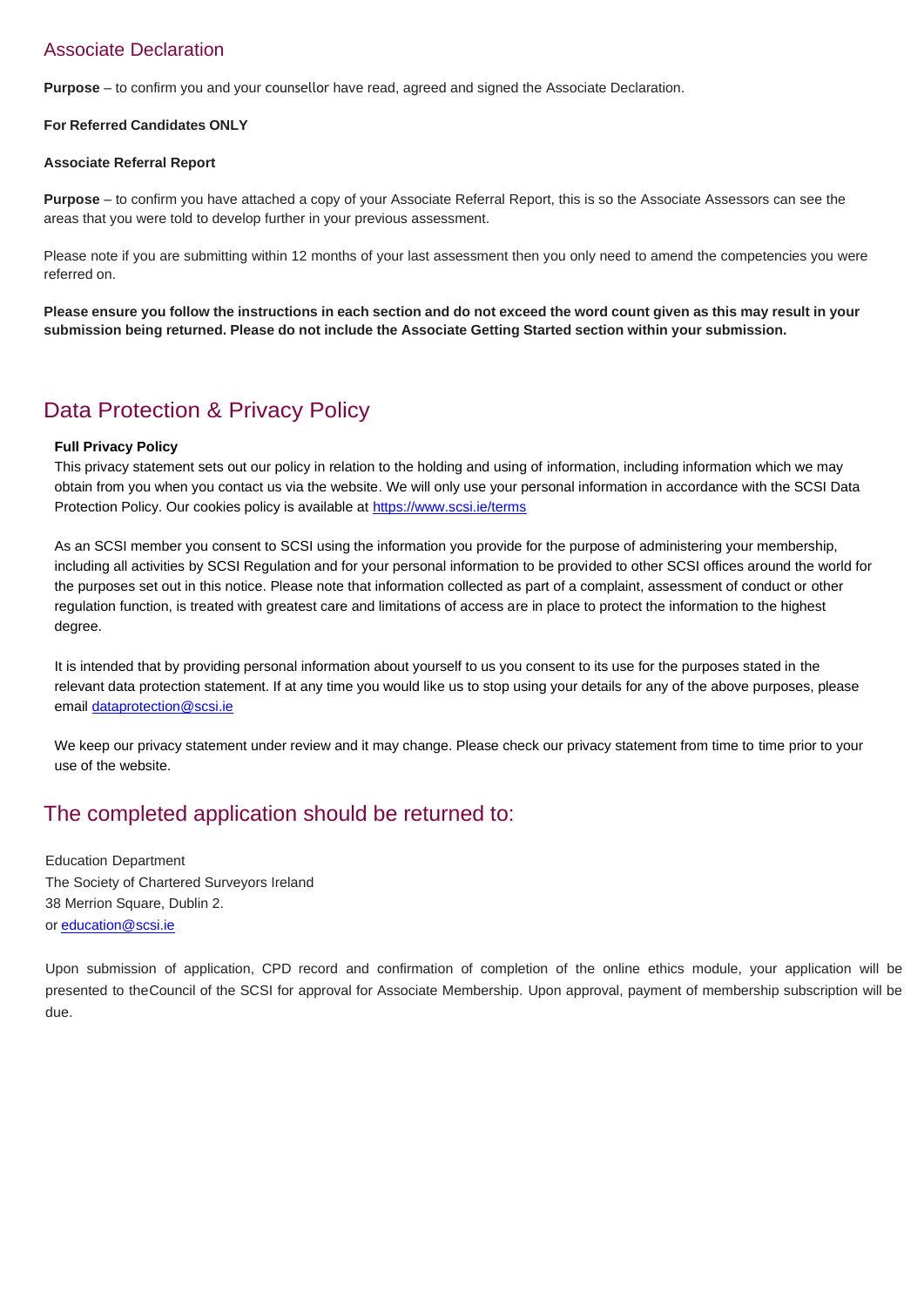## 1. Candidate details and checklist

### Candidate details

| Candidate Name:                                |                                                            |                                        |
|------------------------------------------------|------------------------------------------------------------|----------------------------------------|
| Candidate Number:                              |                                                            |                                        |
| Date of Birth:                                 | dd/mm/yyyy                                                 |                                        |
| Pathway                                        | Facilities Management, Residential Property Management and |                                        |
|                                                | <b>Commercial Property Management</b>                      |                                        |
| Number of years of relevant experience:        |                                                            |                                        |
| Do you have relevant qualifications?           | $Yes \blacksquare$<br>No <sub>l</sub>                      |                                        |
| If 'YES' to either of the above, what subject? |                                                            |                                        |
| Employer/organisation:                         |                                                            |                                        |
| Counsellor:                                    | Name                                                       | <b>SCSI/RICS Membership Number</b>     |
| Month and Year of Assessment:                  | <b>Month</b>                                               | Year (YYY)                             |
| Any Special Considerations:                    | Disabilities etc                                           |                                        |
| Previously Referred at Associate:              | Yes / No                                                   | Number of previous assessment attempts |
| Case Study Title :                             |                                                            |                                        |

### **Checklist**

| <b>Associate Submission</b>                                      | Candidate - enter 'X' to confirm<br>complete (If you are a referred candidate<br>only indicate the templates that you have<br>updated for re assessment) | <b>SCSI</b><br>(office use only) |
|------------------------------------------------------------------|----------------------------------------------------------------------------------------------------------------------------------------------------------|----------------------------------|
| <b>Candidate Details</b>                                         | О                                                                                                                                                        |                                  |
| Summary of Experience - Technical competencies                   | $\Box$                                                                                                                                                   |                                  |
| Summary of Experience - Mandatory competencies                   | о                                                                                                                                                        |                                  |
| Case Study                                                       | $\blacksquare$                                                                                                                                           |                                  |
| <b>Continuing Professional Development</b>                       | ם                                                                                                                                                        |                                  |
|                                                                  |                                                                                                                                                          |                                  |
| Below to be completed by Referred candidates ONLY                |                                                                                                                                                          |                                  |
| Which technical and mandatory competencies are being reassessed? |                                                                                                                                                          |                                  |
| 1.                                                               |                                                                                                                                                          |                                  |
| 2.                                                               |                                                                                                                                                          |                                  |
| 3.                                                               |                                                                                                                                                          |                                  |
| 4.                                                               |                                                                                                                                                          |                                  |
| 5.                                                               |                                                                                                                                                          |                                  |
| 6.                                                               |                                                                                                                                                          |                                  |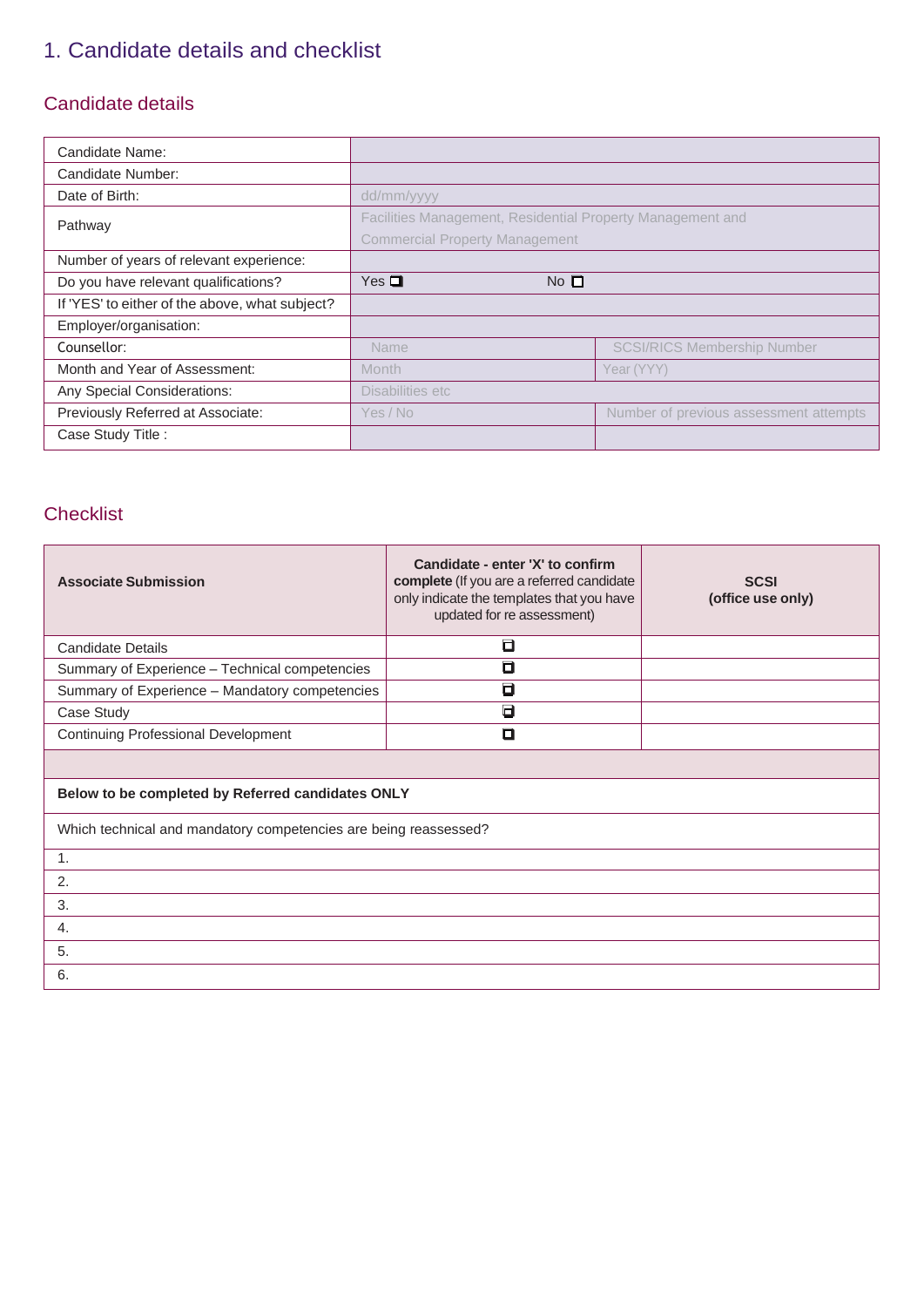## 2. Summary of Experience - Mandatory Competencies

There are eight mandatory competencies – these are the 'softer' skills that all responsible practitioners need, regardless of their SCSI/RICS pathway. Please refer to your Associate pathway guide for the details of the mandatory competencies. These competencies are essential: they demonstrate your ability to work with colleagues, meet client requirements, manage your own work and act with honesty and integrity. Please provide a brief example for each to demonstrate you have met each of them in the relevant box below. You are not required to write about Conduct rules, ethics and professional practice because you will demonstrate it by completing the ethics module and test. **Please note you have a 1000 - word limit in total.**

| <b>Mandatory Competencies</b>                                       | Summary of how you meet competency requirements |
|---------------------------------------------------------------------|-------------------------------------------------|
| Client care                                                         |                                                 |
| Communication and negotiation                                       |                                                 |
| Conflict avoidance, management and<br>dispute resolution procedures |                                                 |
| Data management                                                     |                                                 |
| Health and safety                                                   |                                                 |
| Sustainability                                                      |                                                 |
| Teamworking                                                         |                                                 |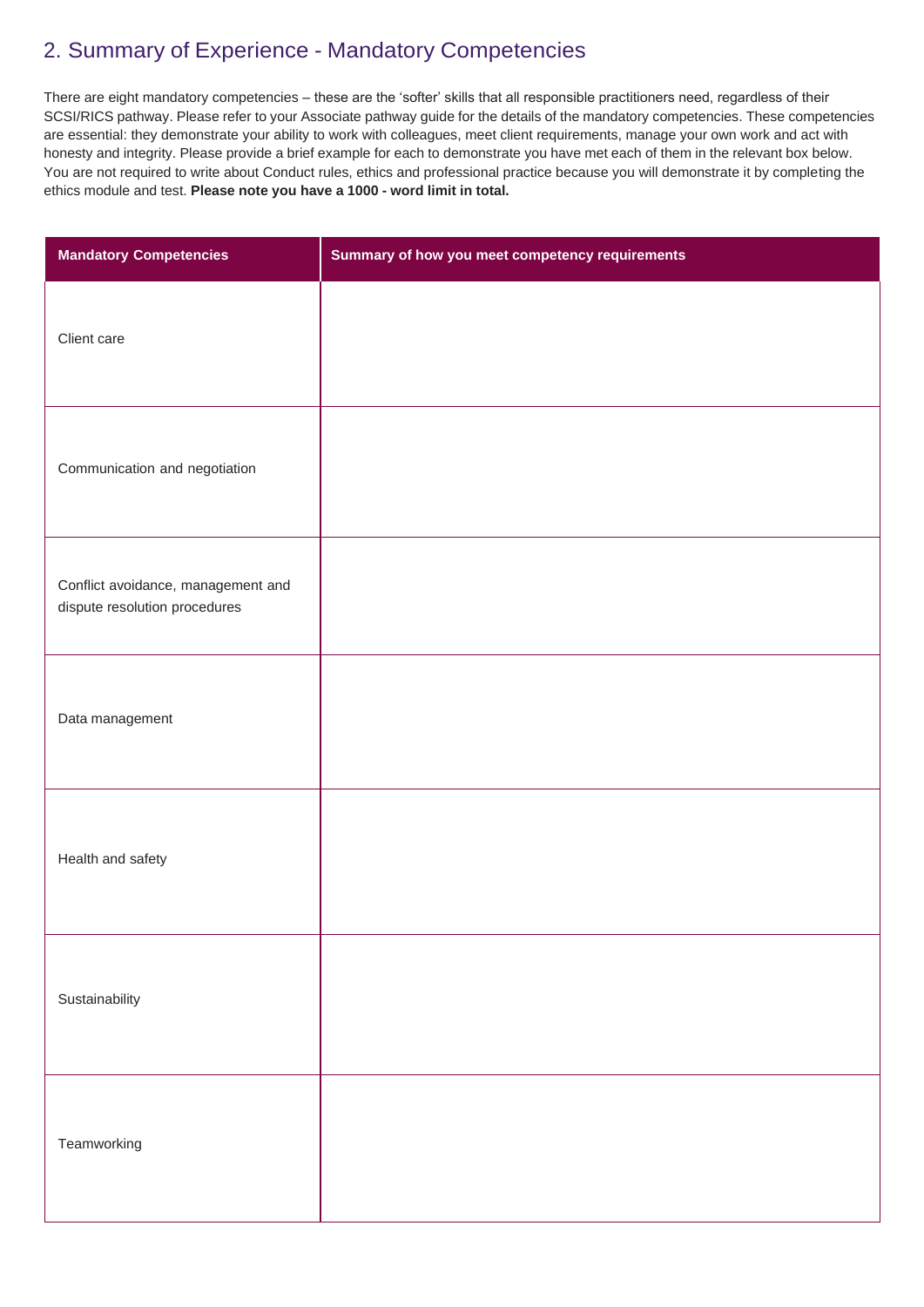## 3. Summary of Experience – Technical/Supervisory Competencies

Your summary of experience should be no more than 2,000 - words in total. If you have 10 years or more relevant experience then you have the option to replace two of the technical competencies with two of the supervisor competencies to reflect the fact that you have moved to a more management-focussed position. Refer to your pathway guide for further details.

| <b>Technical Competency</b> | <b>Summary of Experience</b> |
|-----------------------------|------------------------------|
| 1. Insert name              |                              |
|                             |                              |
|                             |                              |
| 2. Insert name              |                              |
|                             |                              |
|                             |                              |
| 3. Insert name              |                              |
|                             |                              |
|                             |                              |
| 4. Insert name              |                              |
|                             |                              |
|                             |                              |
| 5. Insert name              |                              |
|                             |                              |
|                             |                              |
| 6. Insert name              |                              |
|                             |                              |
|                             |                              |
|                             |                              |

| <b>Supervisory Competencies</b> | <b>Summary of Experience</b> |
|---------------------------------|------------------------------|
| Insert name                     |                              |
| Insert name                     |                              |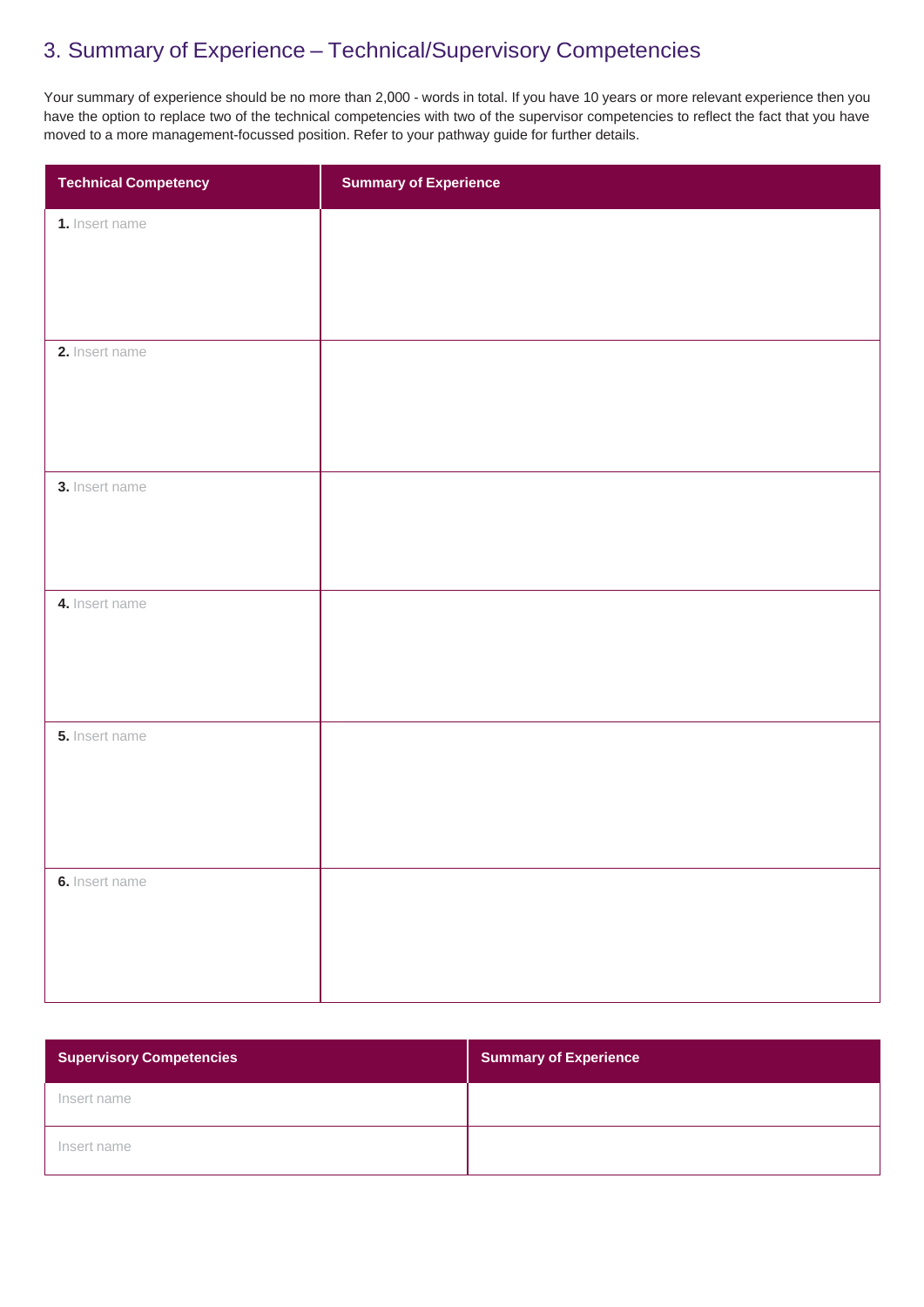## 4. Case Study

Submit one case study of **2,500** words. The focus of the case study must be on one specific project you have been involved in recently. If possible select a project you have worked on in the last 2 years. The project you choose **MUST** allow you to demonstrate at least **TWO** technical competencies from your chosen pathway, and how you used the competency skills

**Case study title** - *Please provide a descriptive title for your case study*

#### **1. Context / Introduction**

In this section you should describe the context for the case study e.g. set the scene with some details of your career, what the project *is, what your role is, what competencies you believe the case study demonstrates – please note this does not count towards your word count. (Max 500 words).*

#### **2. The Approach**

*What did you do? What was your level of responsibility? Who were the stakeholders? What was the timeline? Focus mainly on two technical competencies.*

#### **3. The result**

*What did you achieve?*

#### **4. Lessons Learned**

*What did you learn from this? What barriers did you face? What would you do differently next time? What can others learn from this?*

#### **Competencies demonstrated in this case study**

Please insert the technical and mandatory competencies demonstrated in this case study. (Only insert supervisory competencies if applicable.)

| <b>Technical competencies</b> | <b>Mandatory competencies</b> |
|-------------------------------|-------------------------------|
| 1.                            |                               |
| 2.                            |                               |
| 3.                            |                               |
| 4.                            |                               |
| 5.                            |                               |
| 6.                            |                               |
|                               |                               |
|                               |                               |

| Total Word Count: = |
|---------------------|
|                     |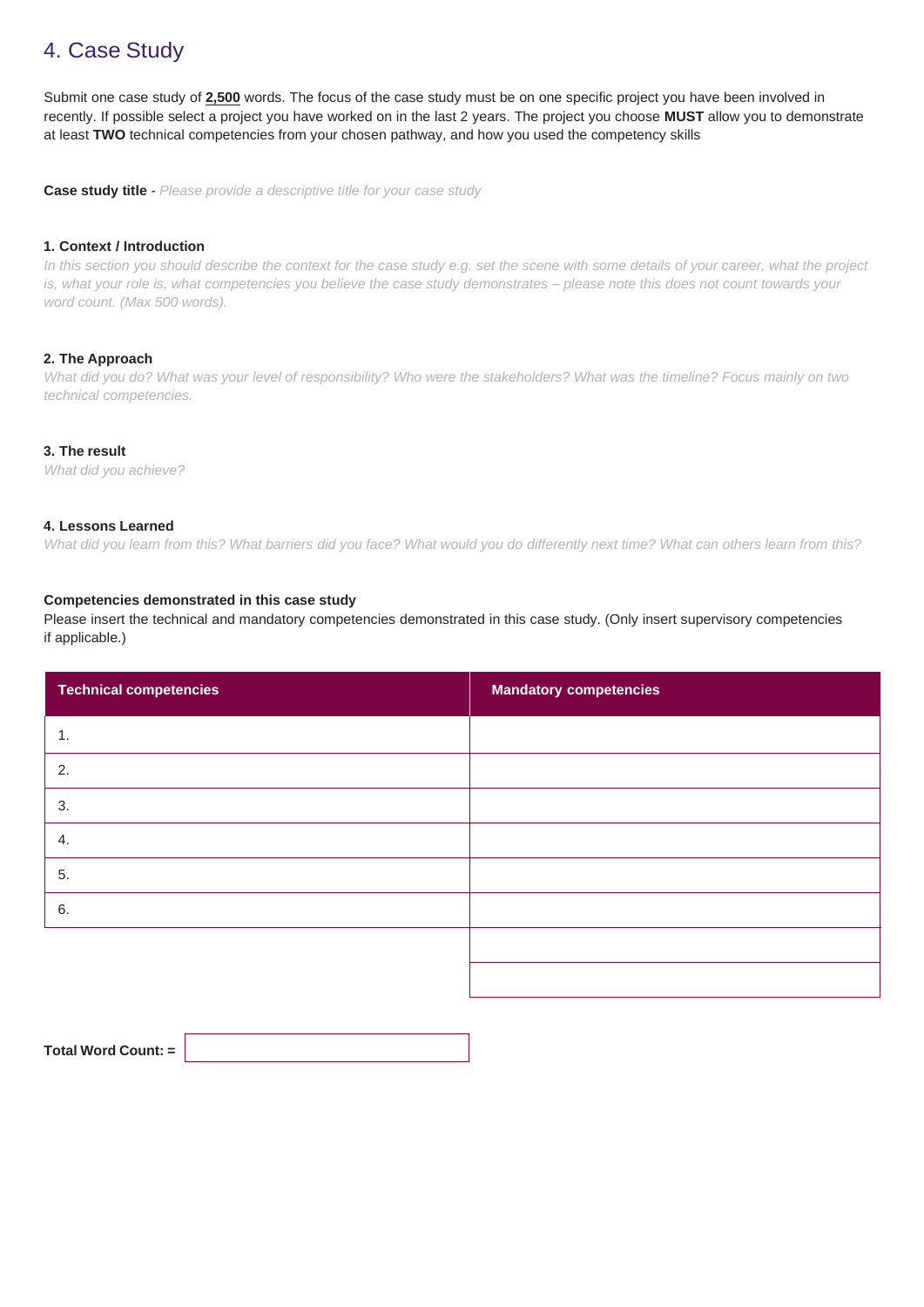## 5. Record of Professional Development

Please list the professional development you have completed over the past 12 months. You must refer to a minimum of 48 hours of training and development and at least 50% must be dedicated to formal development.

| <b>Date</b> | <b>Professional Development</b>                                                                                                                                                                                                                                                                                                              | <b>Hours</b>                                                                                 |
|-------------|----------------------------------------------------------------------------------------------------------------------------------------------------------------------------------------------------------------------------------------------------------------------------------------------------------------------------------------------|----------------------------------------------------------------------------------------------|
| dd/mm/yyyy  | Activity type: [Private study, organised or structured learning, research, work based learning, seminar or course etc]<br>Purpose: [Why did you do this learning? What did you aim to learn]<br>Description: [What did you do?]<br>Learning Outcomes: [Evaluate your learning and highlight key areas of development]<br>Formal or Informal: | [Note the number<br>of hours spent<br>undertaking this<br>activity in the last<br>12 months] |
| dd/mm/yyyy  | Activity type:<br>Purpose:<br>Description:<br>Learning Outcomes:<br>Formal or Informal:                                                                                                                                                                                                                                                      |                                                                                              |
| dd/mm/yyyy  | Activity type:<br>Purpose:<br>Description:<br>Learning Outcomes:<br>Formal or Informal:                                                                                                                                                                                                                                                      |                                                                                              |
| dd/mm/yyyy  | Activity type:<br>Purpose:<br>Description:<br>Learning Outcomes:<br>Formal or Informal:                                                                                                                                                                                                                                                      |                                                                                              |
| dd/mm/yyyy  | Activity type:<br>Purpose:<br>Description:<br>Learning Outcomes:<br>Formal or Informal:                                                                                                                                                                                                                                                      |                                                                                              |
| dd/mm/yyyy  | Activity type:<br>Purpose:<br>Description:<br>Learning Outcomes:<br>Formal or Informal:                                                                                                                                                                                                                                                      |                                                                                              |
| dd/mm/yyyy  | Activity type:<br>Purpose:<br>Description:<br>Learning Outcomes:<br>Formal or Informal:                                                                                                                                                                                                                                                      |                                                                                              |
| dd/mm/yyyy  | Activity type:<br>Purpose:<br>Description:<br>Learning Outcomes:<br>Formal or Informal:                                                                                                                                                                                                                                                      |                                                                                              |
| dd/mm/yyyy  | Activity type:<br>Purpose:<br>Description:<br>Learning Outcomes:<br>Formal or Informal:                                                                                                                                                                                                                                                      |                                                                                              |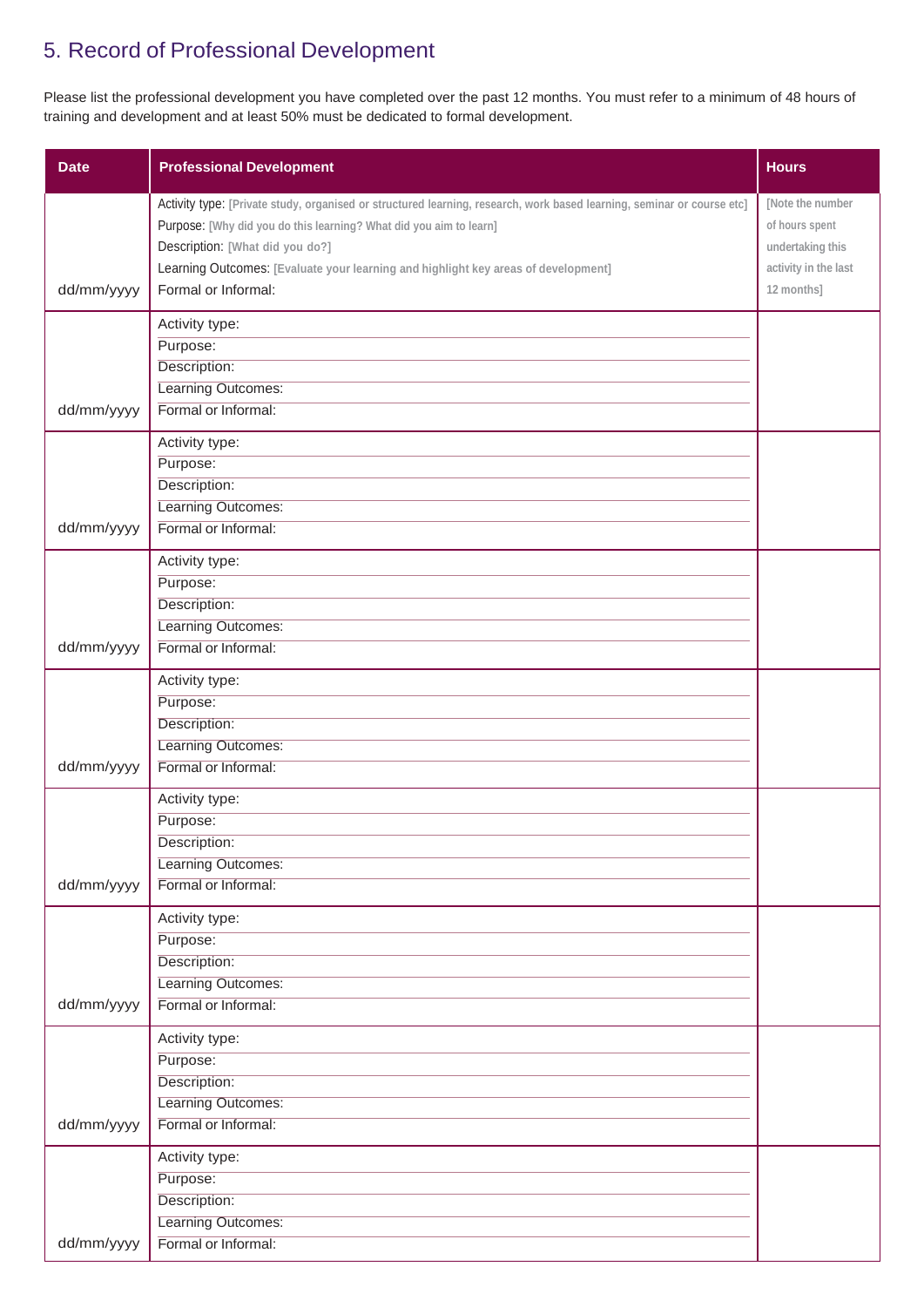## 6. Associate Declaration

### Application for assessment as an Associate Member of SCSI/RICS

(This declaration must be signed by the candidate and the counsellor/proposer)

#### Candidate to complete:

I have read, understand and undertake the following:

- to comply with the SCSI/RICS Bye laws and Regulations as they now exist, or as they may in the future be amended and also to comply with such other requirements as Governing Council shall determine;
- to promote the objects of SCSI/RICS as far as in my power;
- not at any time after ceasing to be a member to use or permit to be used in conjunction with my name, or name of any organisation with which I may at anytime SCSI/RICS associated, any designation or expression denoting or suggesting membership or any connection with SCSI/RICS
- to pay promptly any monies due to SCSI/RICS, including but not limited to any fee, subscription, levy, arrears, fine or other penalty, or reimbursement in accordance with any scheme of compensation, or in respect of any goods or services commissioned by me from SCSI/RICS
- To declare any criminal conviction within 30 days
- That should I wish to terminate my membership, to so signify in writing to the Director General

#### I confirm the following:

- The work I am submitting for assessment is my own work and a true reflection of my experience, qualifications and development.
- I have disclosed any charge or conviction of a criminal offence where the penalty could be imprisonment, unless it is now a spent conviction, as provided in a rehabilitation of offenders Act 1974 or the equivalent in my jurisdiction.
- I have disclosed the full details of any pending disciplinary proceedings or adverse findings made against me by another regulatory body within the last 3 years.
- I have disclosed whether I am undischarged or bankrupt, or within the last 3 years have been subject to any insolvency proceedings or other arrangements with creditors in respect of my debts (such as insolvency voluntary arrangement)

I understand and accept that I am accountable for the truth of this declaration, that SCSI/RICS reserves the right to interview me, or contact my counsellor/proposer or employer as part of the Associate Assessment quality assurance process.

If at any time SCSI/RICS discovers that I have failed to disclose any of the above or that I have provided false information it has the right to terminate my membership with immediate effect. (with no further obligation to refund any subscriptions or fees)

### **Candidate**

Date / /

### Data Protection

The information requested on this application form is for admission purposes only and will be treated in strict confidence. By completing, signing and submitting this form you agree to the Society of Chartered Surveyors (SCSI) using your personal data contained therein for the processing of your application and communicating updates with you regarding your application and subsequent membership.

Signature:  $\frac{1}{2}$  Signature: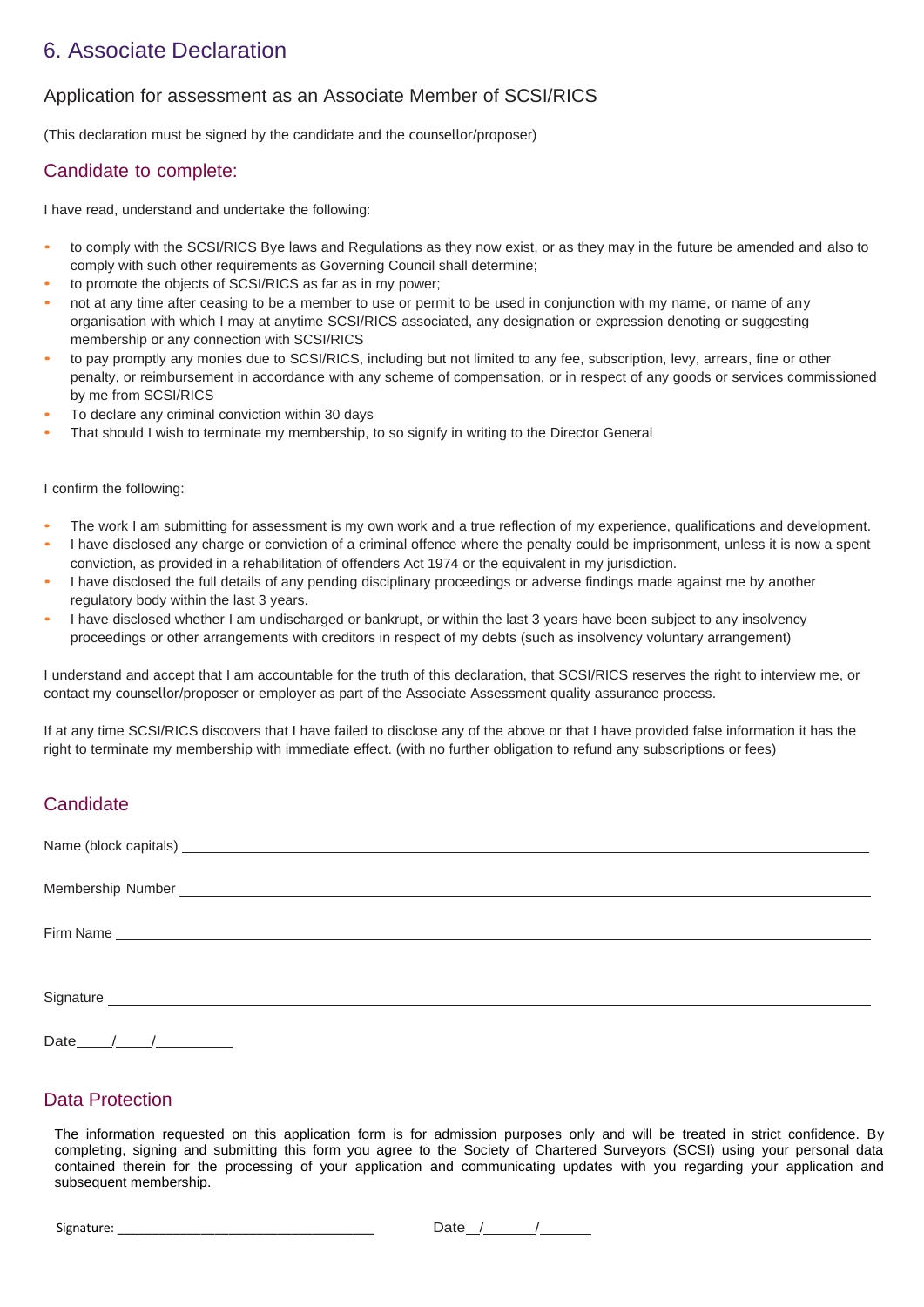### Counsellor/Proposer to complete:

| Candidate name               |  |
|------------------------------|--|
|                              |  |
| Candidate membership number_ |  |

I, the undersigned, having read and understood the summary of experience, case study and professional development of the candidate. I can verify this is a true and accurate representation of the candidate's own work, training and experience.

All required documentation is present and has been prepared in line with the requirements of the SCSI/RICS Associate Assessment process. The candidate has met the competencies for his/her chosen pathway as defined by SCSI/RICS.

I, propose and support the above named candidate from professional knowledge of his/her professional competence and achievements as being a fit and proper person to be admitted as an Associate member of SCSI/RICS.

I understand and accept that I am accountable for the truth of this declaration in support of the above named Associate candidate. I am aware that as part of the assessment quality assurance process, SCSI/RICS reserves the right to contact me and the company I represent to verify any element of the application. Any false declaration may also result in my professional qualification and standing falling under investigation.

### **Counsellor**

(Only required if your counsellor is not an Associate Member (of four years of more), a Professional Member, or Fellow of SCSI/RICS/IPFMA

| Date $/$ / $/$                                                                                                                      |
|-------------------------------------------------------------------------------------------------------------------------------------|
|                                                                                                                                     |
|                                                                                                                                     |
| Proposer                                                                                                                            |
| (Only required if your counsellor is not an Associate Member (of four years of more), a Professional Member, or Fellow of SCSI/RICS |
|                                                                                                                                     |
|                                                                                                                                     |
|                                                                                                                                     |
|                                                                                                                                     |
|                                                                                                                                     |
|                                                                                                                                     |
|                                                                                                                                     |
|                                                                                                                                     |
|                                                                                                                                     |

Signature

Date